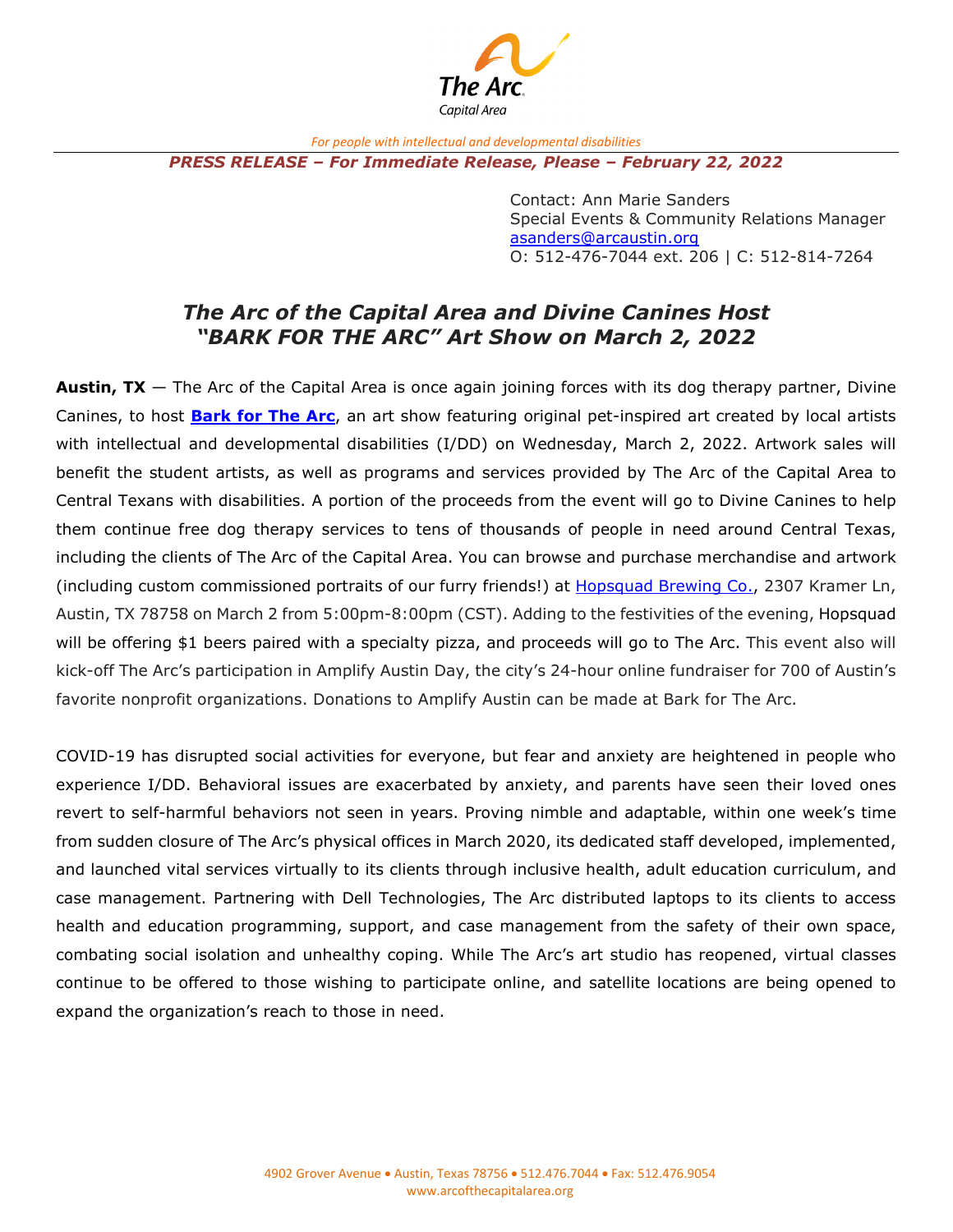

## *For people with intellectual and developmental disabilities*

Some of the artwork featured in **Bark for the Arc**:

**Bark For The Arc** 







Bad to the Bone by Gene H. Happy Dog by Allen E. Watercolor Dog by Glenn N.





Hound Dog by Henry M. Astronaut Dog by Glenn N. Shy Guy by Cindy A.







4902 Grover Avenue • Austin, Texas 78756 • 512.476.7044 • Fax: 512.476.9054 www.arcofthecapitalarea.org